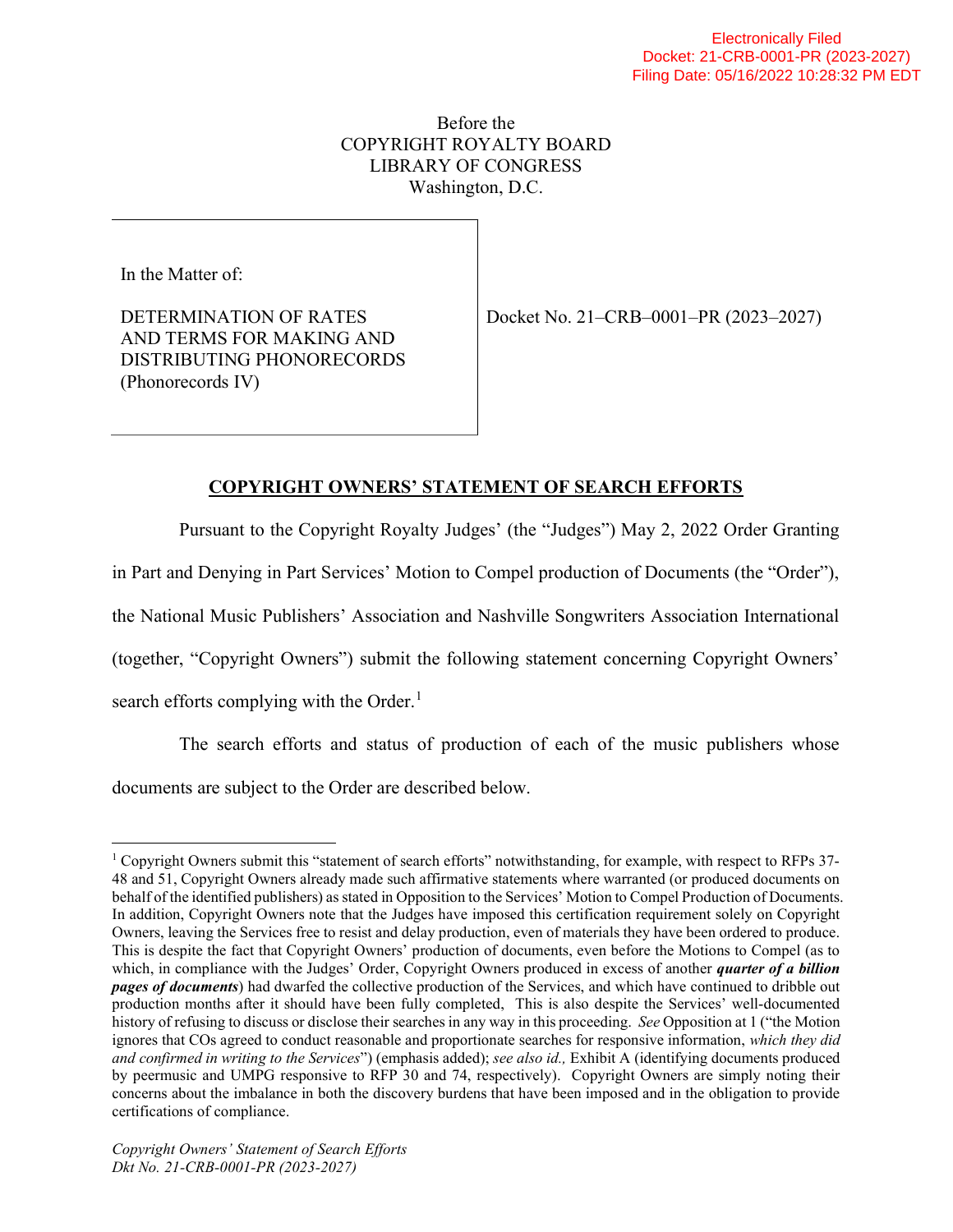#### BMG Rights Management (US) LLC ("BMG")

# RFP 155

 In order to identify documents responsive to this request, BMG queried its personnel in its frontline creative, frontline publishing, investments, and finance departments, including the managing executives responsible for each such department. In the normal course of its business, BMG prepares a financial analysis of songwriter advances, called a "Deal Calculation Tool." BMG personnel identified and collected (i) BMG's template "Deal Calculation Tool"; (ii) the financial analyses for each of BMG's songwriter advances for 2017 and 2018; and (iii) BMG's policies and best practices documentation for advance calculations, which is being produced today. Additionally, for songwriter advances since 2018, BMG's processes have transitioned to an online pipeline and approval process. At this time, while such information is not readily available in the form requested (and hence may not be subject to production under the Order), BMG is nonetheless working to identify a process to extract responsive data from this online tool for production. RFPs 37-48 and 51

BMG personnel in its frontline creative, investments, global digital licensing, income tracking and administration departments, including the managing executives responsible for each department, were consulted in order to identify documents responsive to these requests. Such consultations involved the contacted personnel relying on their personal recollection of their roles and work performed, as well as manual searches of such personnel's network folders and e-mail inboxes. Following such reasonable and proportionate searches, no responsive documents were identified. Accordingly, BMG has no documents to produce responsive to RFPs 37-48 and 51.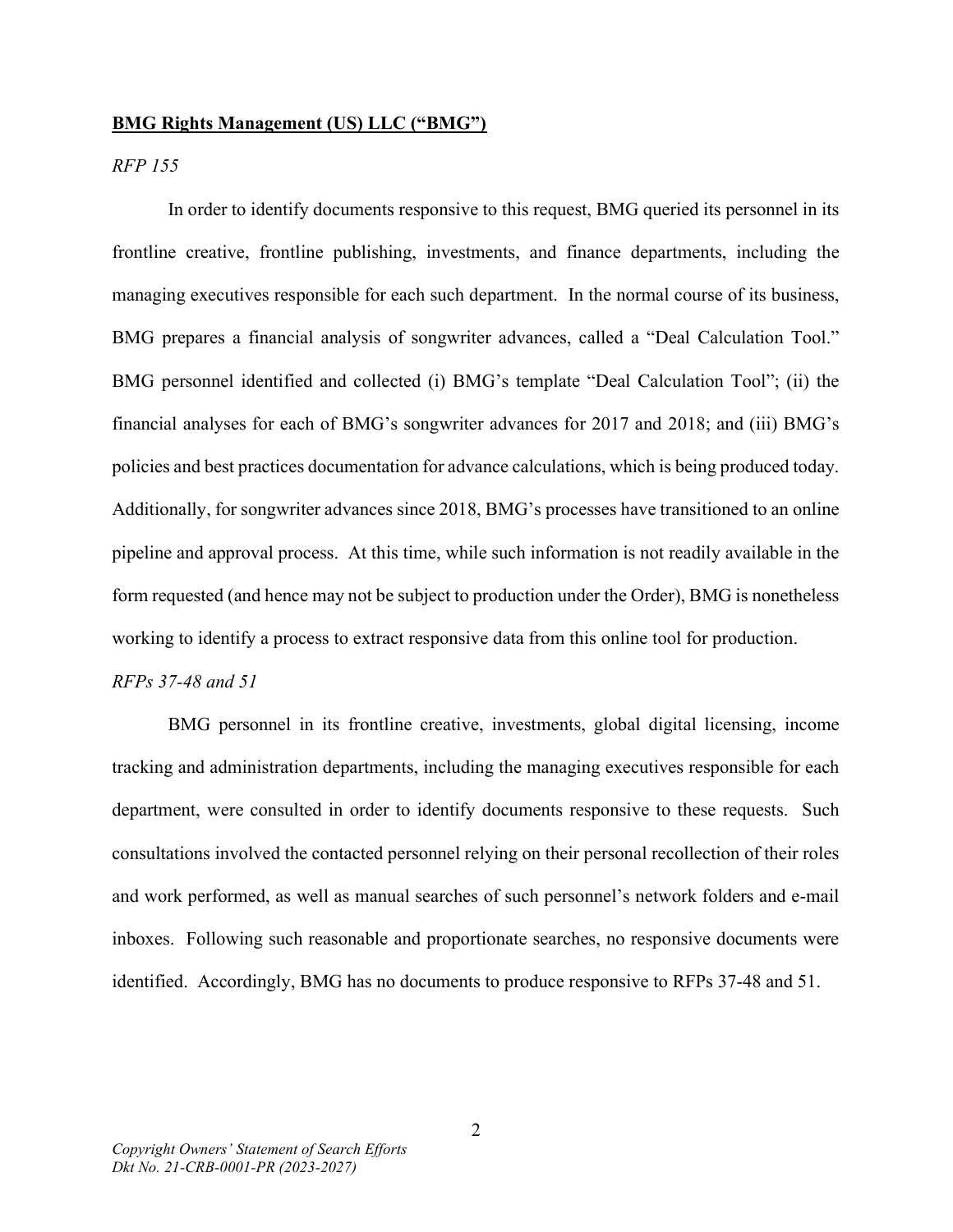RFPs 30, 74 & 75

With respect to RFP 30, BMG's mergers & acquisition team maintains files on each closed catalog acquisition. Such information typically includes (i) the seller's initial pitch deck (where available); (ii) an investment valuation model; and (iii) an approval memorandum and asset description. BMG's mergers and acquisitions department collected the catalog acquisition files from its network shared drives, as well as provided the files to counsel for review for responsiveness and compliance with any notice provisions of applicable non-disclosure agreements. Responsive documents will be produced expeditiously after the completion of such review and, should any information require notice, expiration of the applicable notice period to the counterparty. Regarding RFPs 74 and 75, BMG has consulted with personnel who would be responsible for discussing and/or analyzing competition, who confirmed that BMG does not have documents responsive to these requests.

#### Kobalt Music Publishing America, Inc. ("Kobalt")

#### RFP 155

 Kobalt personnel responsible for analyzing songwriter advances were consulted to identify documents responsive to RFP 155, and suchpersonnel ran a source report to identify the responsive deals. Kobalt does not generate financial models and deal packs for every songwriter advance; it only does so for material advances. Models and deal packs are kept in individual deal folders across several network drives, and Kobalt generates over 500 models and deal packs a year, which will likely amount to a production of over a thousand documents in response to this request. It is estimated that the identification and extraction process, which is underway, will take approximately three weeks, since a Kobalt employee must manually retrieve this information.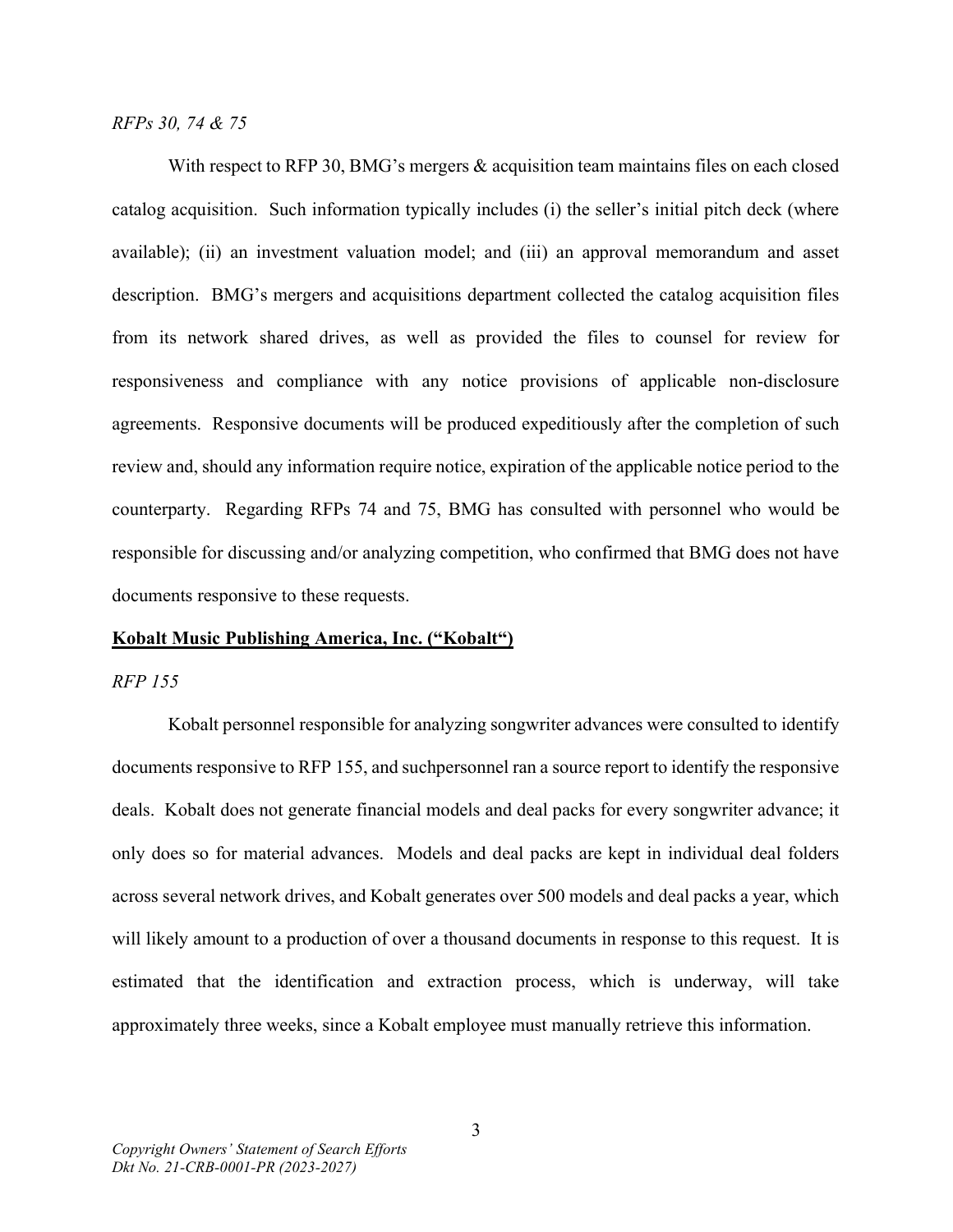#### RFPs 37-48 and 51

Kobalt personnel responsible for licensing were consulted in connection with Kobalt's efforts to identify additional documents responsive to RFPs 37-48 and 51. Those personnel confirmed, based on their personal knowledge and review of their own records, that they have no further documents responsive to RFPs 37-48 and 51. Accordingly, Kobalt has no further documents to produce in response to these requests.

#### RFPs 30, 74 & 75

Kobalt's process for identifying valuations with respect to catalog acquisitions and sales is analogous to the process described above with respect to songwriter advances in response to RFP 155. Kobalt is identifying and producing responsive files. With respect to RFPs 74 and 75, Kobalt finance personnel were consulted and, based on those consultations and a review of their files, a very limited number of responsive documents have been identified and are being collected for production.

#### peermusic

#### RFP 155

 Peermusic personnel responsible for analyzing songwriter advances were consulted to identify documents responsive to RFP 155. Such personnel identified every advance granted by peermusic since 2017 and then provided copies of any deal analyses prepared in connection with such transactions from the departmental files on such transactions. The person responsible for preserving these records changed in 2020; however, records prior to 2020 were accessed by current personnel and searched in response to this request. Deal analyses prepared by peermusic and maintained in its deal files in connection with songwriter advances granted since 2017 are being produced herewith.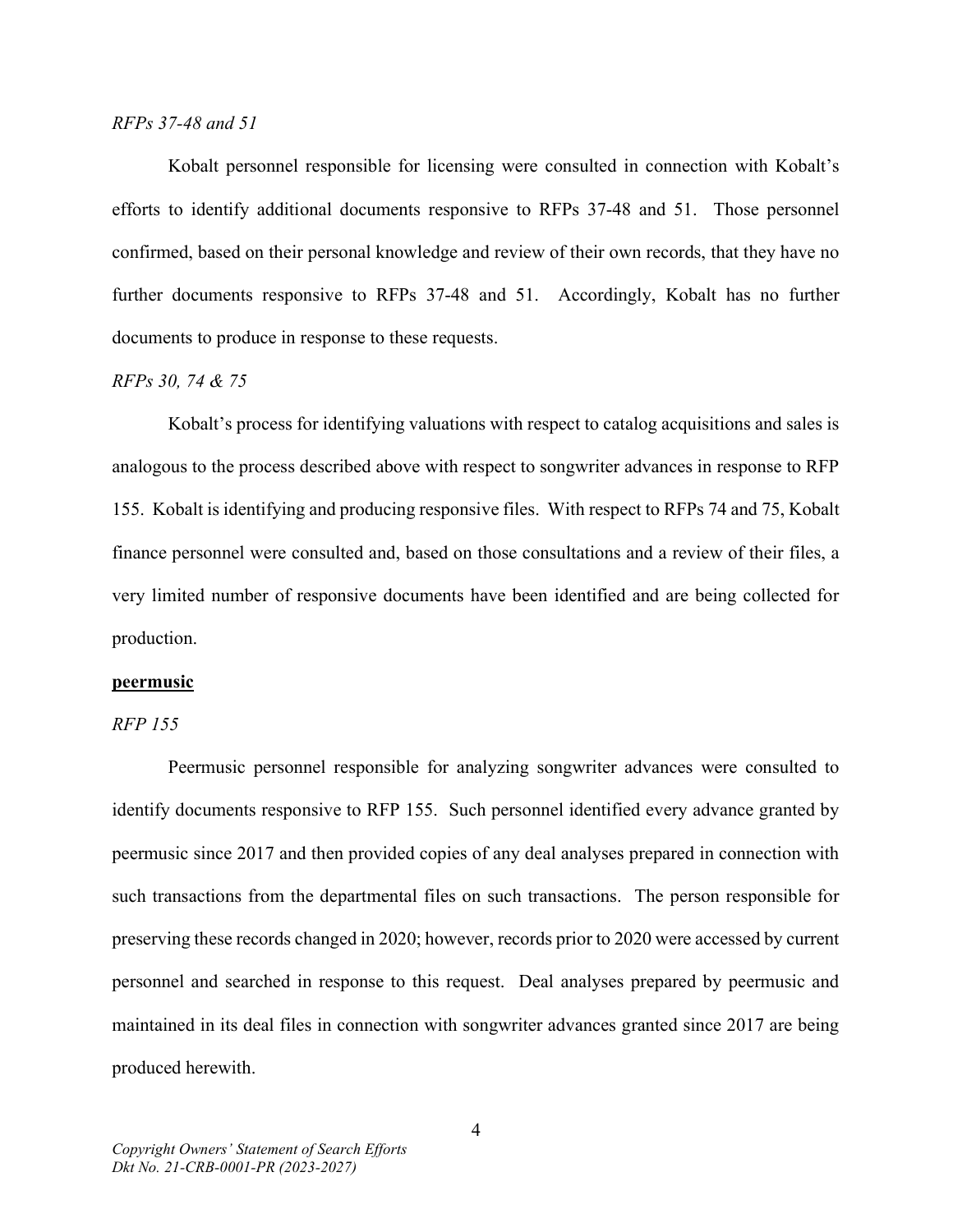#### RFPs 37-48 and 51

peermusic personnel responsible for being knowledgeable about peermusic's competitive landscape, including its top executives, were consulted to identify documents responsive to RFPs 37-48 and 51. No peermusic personnel had any recollection or belief that such documents are created or maintained in peermusic's normal course of business, nor were any documents located by such personnel when they attempted to identify them. Accordingly, peermusic has no documents to produce in response to these requests.

#### RFPs 30, 74 & 75

Regarding RFP 30, peermusic personnel responsible for catalog acquisitions have confirmed that there have been no US catalog acquisitions since 2017. Accordingly, peermusic has no documents to produce in response to RFP 30. Regarding RFPs 74 and 75, peermusic personnel responsible for being knowledgeable of peermusic's competition, which includes peermusic's top executives, have confirmed that there are no documents or formal analyses responsive to these requests. Two ad hoc email analyses responsive to these Requests were identified and are be produced.

#### Round Hill Music

#### RFP 155

 Round Hill Music personnel familiar with songwriter advances confirmed that Round Hill does not use models or valuation analyses in connection with determining songwriter advances. Songwriter advances are business decisions Round Hill makes on an ad hoc basis, and little to no documentation is created or maintained outside of the fact that such advance being extended. Accordingly, Round Hill Music has no documents to produce in response to these requests.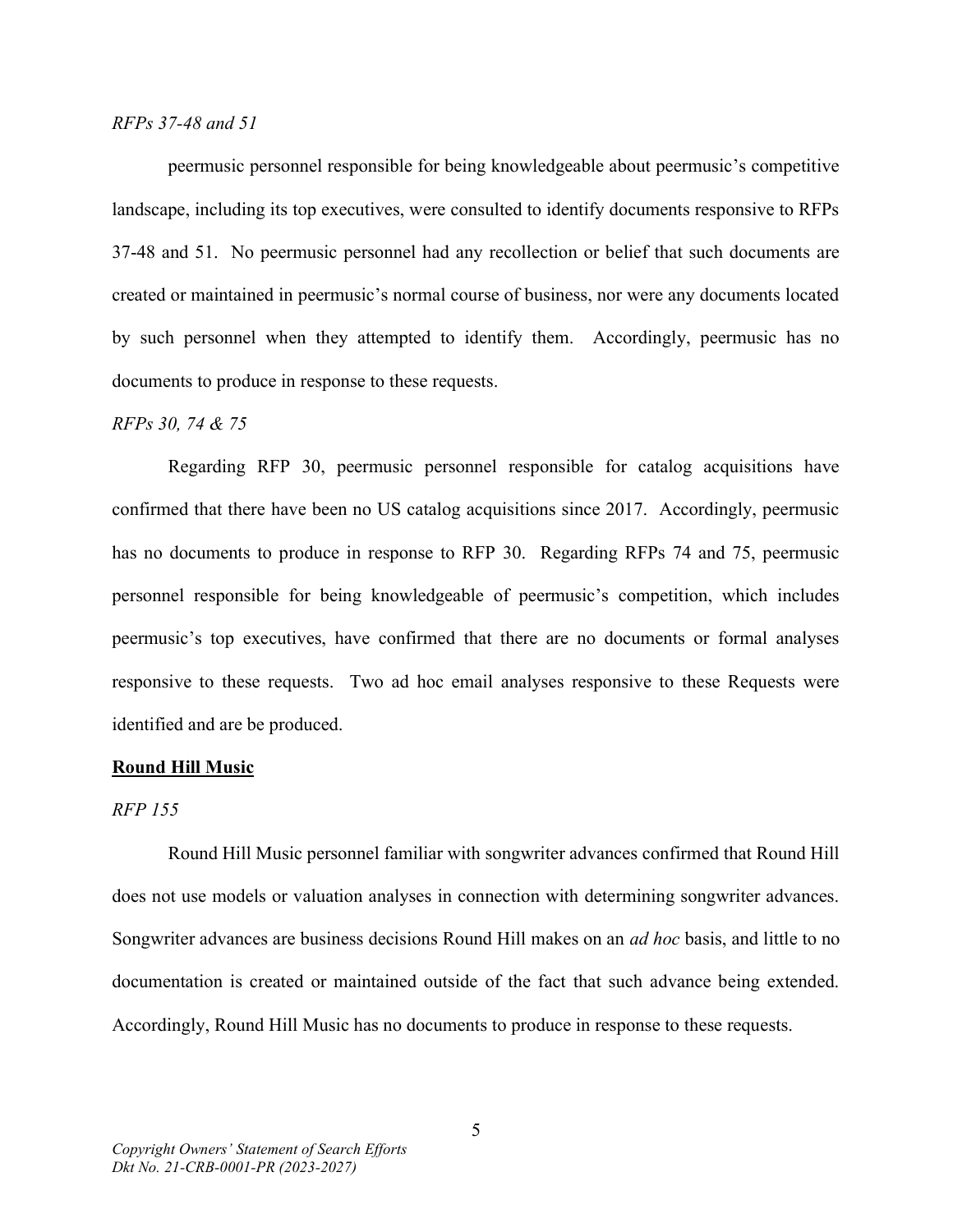#### RFPs 37-48 and 51

Round Hill Music personnel responsible for licensing were consulted in connection with Round Hill Music's efforts to identify additional documents responsive to RFPs 37-48 and 51. Those personnel confirmed, based on their personal knowledge, review of their records, and in consultation with the synchronization licensing department, that Round Hill Music has no documents responsive to RFPs 37-48 and 51. Accordingly, Round Hill Music has no documents to produce in response to these requests.

#### RFPs 30, 74 & 75

Round Hill Music is identifying and producing valuation documents with respect to its catalog acquisitions. Round Hill has invested in 102 deals since the beginning of 2017 and will need to manually identify and extract responsive documents from Round Hill Music's systems. It is estimated that this will take approximately two to three weeks. Regarding RFPs 74 and 75, Round Hill personnel responsible for being knowledgeable of Round Hill's competition, including its COO, have confirmed that Round Hill Music has no documents responsive to these requests aside from those offering materials and financials relating to Round Hill Music previously produced in response to other requests.

#### Sony Music Publishing ("SMP")

#### RFP 155

 In order for SMP to identify documents responsive to RFP 155, personnel in SMP's copyright department first generated a list of all U.S. songwriter deals from January 1, 2017 through December 31, 2020. This list was used by SMP's business development department to identify any valuation analyses prepared in connection with advance transactions in its departmental files. In addition, with respect to any advances that were made from SMP's Nashville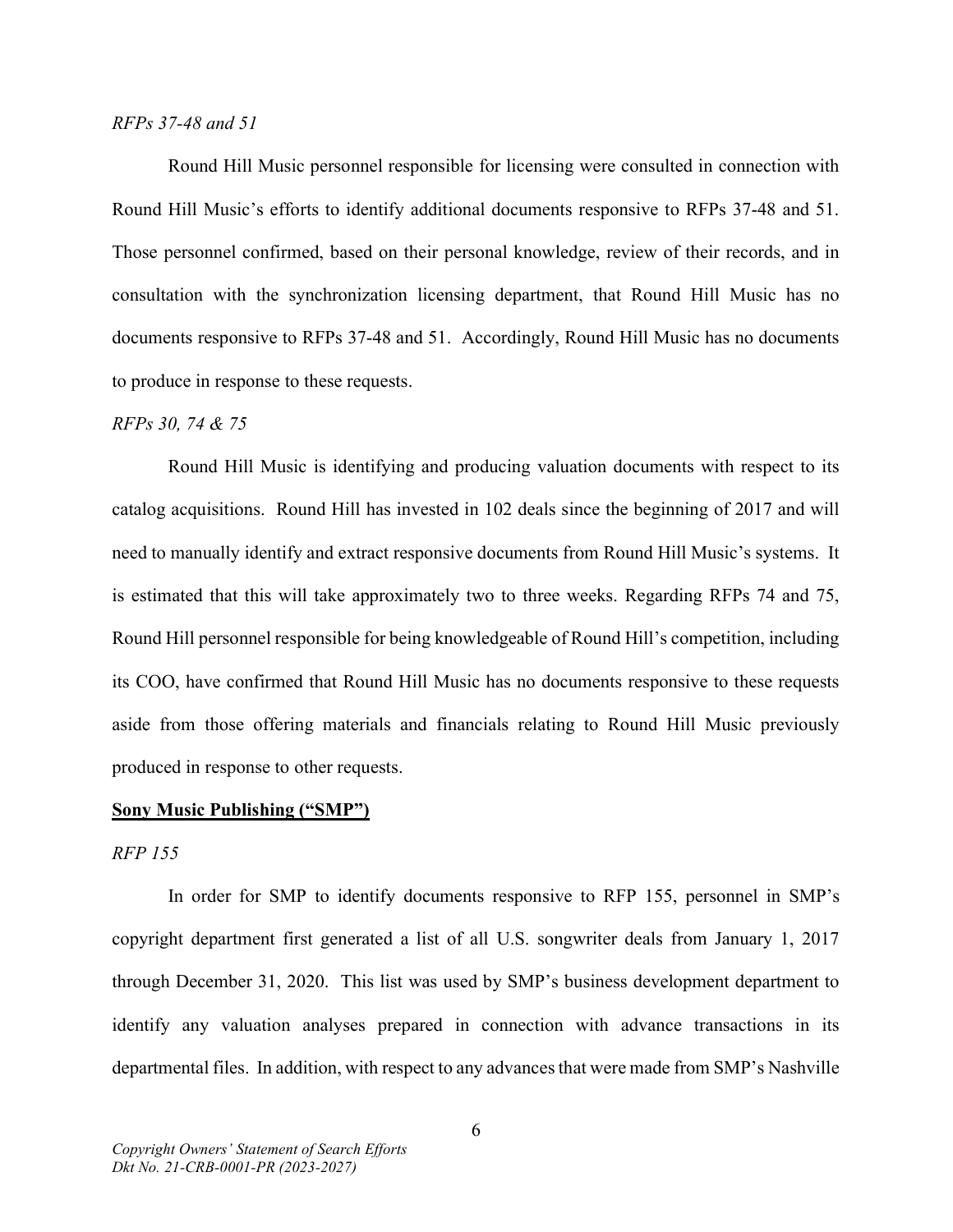office, SMP employees in Nashville also used this list to identify responsive financial analyses. Finally, personnel in SMP's Miami office, which is responsible for SMP's Latin writer advances, identified responsive songwriter advances in their department files. It is estimated that the process for identifying the responsive valuation analyses with respect to these advances will take approximately three weeks, as the identification and collection process requires an individual to manually search a network shared drive, identify the relevant files, and transfer them to a secure location for production.

#### RFPs 37-48 and 51

SMP personnel responsible for licensing were consulted in connection with SMP's efforts to identify additional documents responsive to RFPs 37-48 and 51. Those personnel confirmed, based on their personal knowledge and review of their own records, that they have no further documents responsive to RFPs 37-48 and 51. Accordingly, SMP has no further documents to produce in response to these requests.

#### RFPs 30, 74 & 75

SMP's process for identifying valuations with respect to catalog acquisitions and sales is analogous to the process described above with respect to songwriter advances in response to RFP 155. SMP is identifying and producing responsive files, if any, from its New York, Nashville and Miami offices. With respect to RFPs 74 and 75, SMP finance personnel confirmed that any discussions and/or analyses responsive to these requests are reflected in documents already produced in this proceeding as responsive to RFPs 18 and 19. See P4-SMP00001228; P4- SMP00003266, 3270; P4-SMP00003209; P4-SMP00003026-7; P4-SMP00003077-8; P4- SMP00002952.

7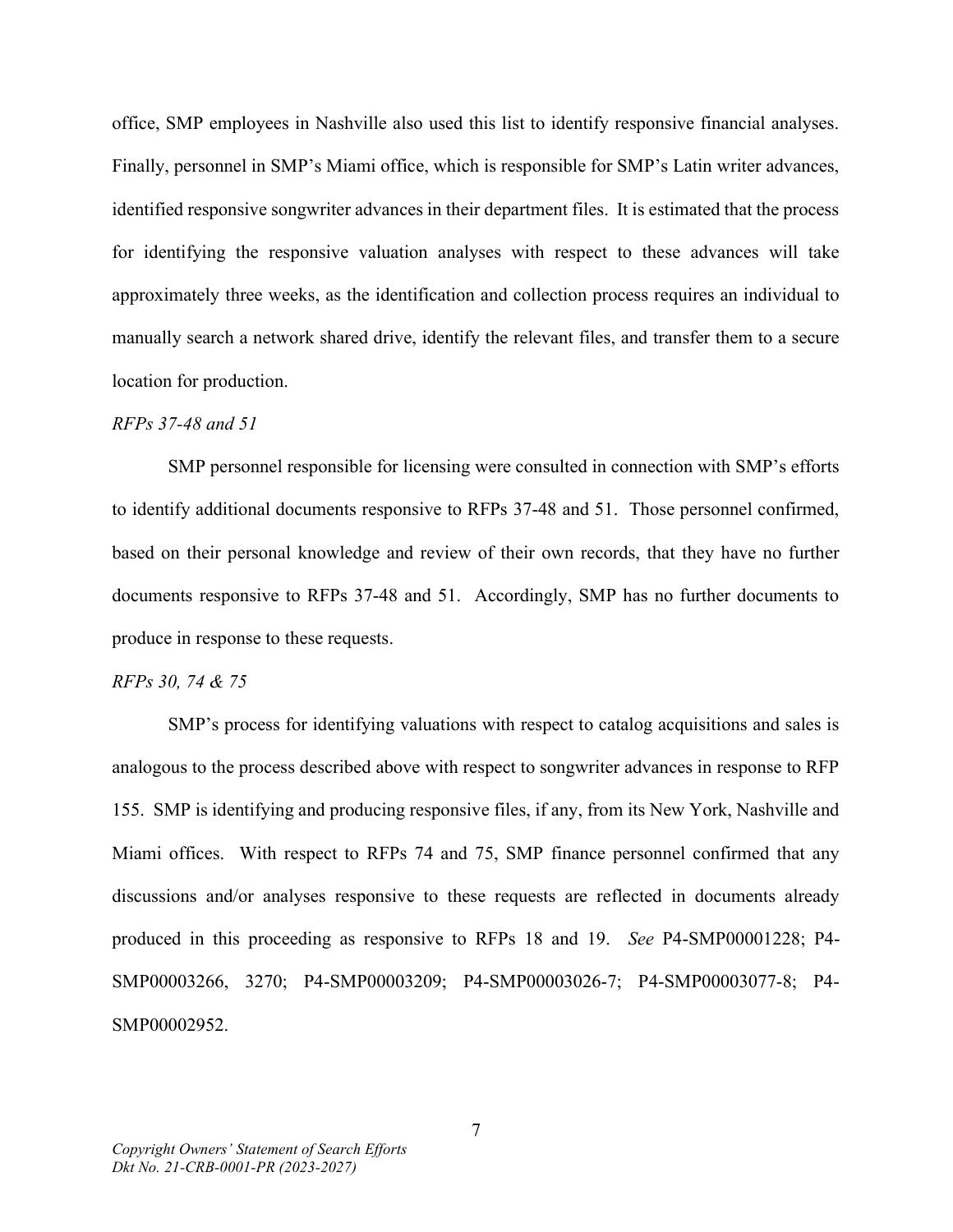#### Universal Music Publishing Group ("UMPG")

# RFP 155

 In connection with songwriter advance transactions, UMPG prepares deal summaries, which include valuation analyses. UMPG's finance team identified and collected from UMPG's deal approval system the deal summaries corresponding to all songwriter advances since 2017, which are being produced herewith.

#### RFPs 37-48 and 51

UMPG personnel responsible for the licensing of mechanical rights were consulted to identify information responsive to RFPs 37-48 and 51. Those personnel confirmed, based on their personal knowledge and review of their own records, that they have no further documents responsive to RFPs 37-48 and 51. Accordingly, UMPG has no further documents to produce in response to these requests.

#### RFPs 30, 74 & 75

Regarding RFP 30, files concerning catalog acquisitions by UMPG are stored on a network shared drive. Individual catalog acquisition transactions are organized in subfolders on the drive. UMPG personnel identified responsive catalog acquisition transactions from UMPG's records, which must be manually identified and collected from the network shared drive. This process is underway and will be completed as expeditiously as possible. Non-disclosure agreements concerning transactions for the collected files will be reviewed and, if required, notices will be sent. Responsive documents will be produced if no notice is required or upon expiration of the contractual notice period governing responsive documents. Regarding RFPs 74 & 75, UMPG previously produced documents in response to RFP 74, as indicated in Copyright Owners' Memorandum in Opposition. After the issuance of the Order, UMPG personnel in the finance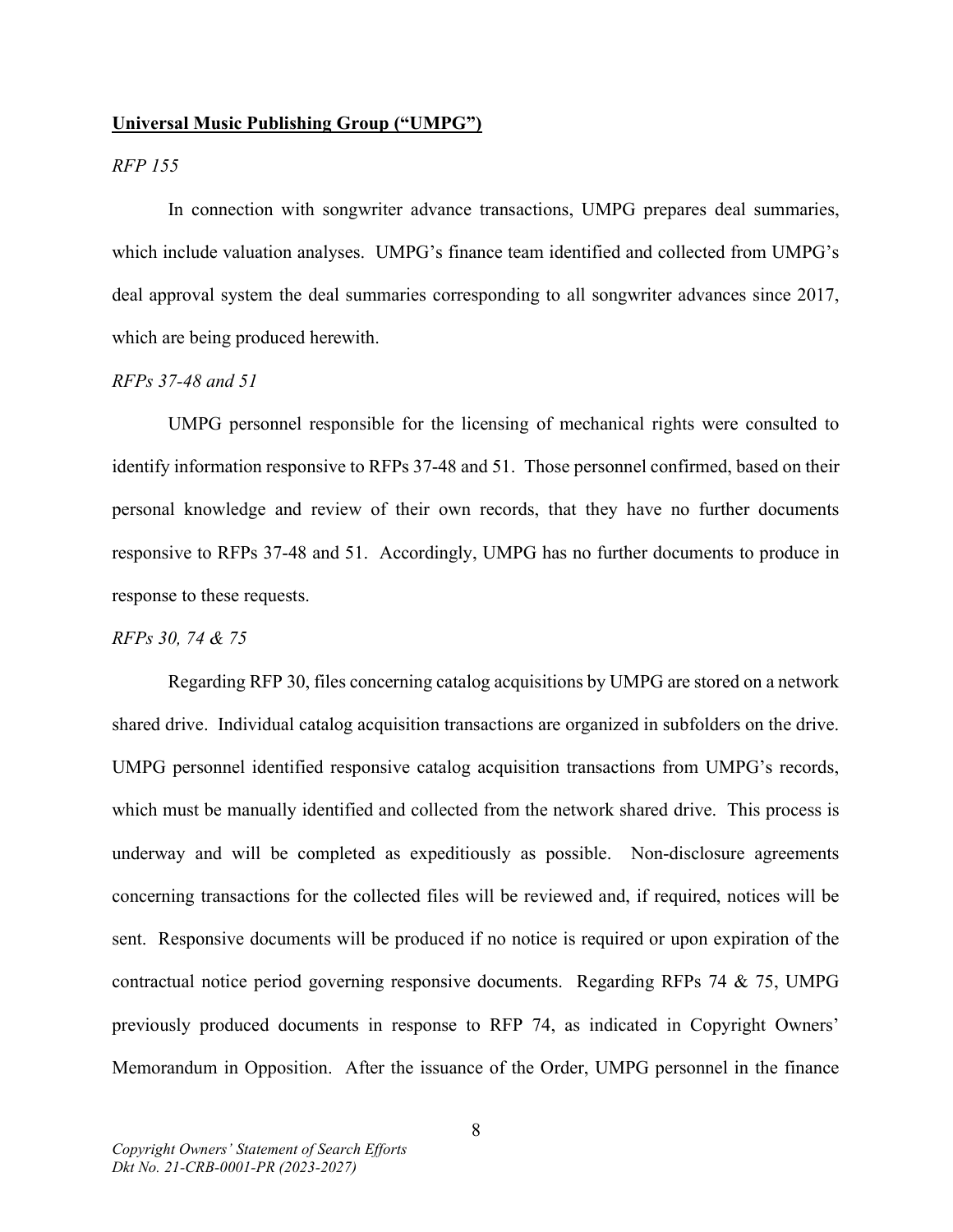department were consulted to identify any analyses of private-equity and/or investor backed entities responsive to RFPs 74 & 75. In response to those consultations, UMPG's finance team identified an additional 17 documents, all of which originated outside of UMPG and are being produced herewith.

#### Warner Chappell Music ("WCM")

### RFP 155

 WCM's deal office maintains a folder containing deal information, which contains models and memoranda prepared in connection with deals with songwriters, including songwriter advance transactions. This folder contains over 51,000 files and 5,061 subfolders. Based on initial searches by WCM personnel, approximately 1,300 of the subfolders relate to individual artists or companies and may be responsive to RFP 155. In order to identify information therein responsive to these requests, WCM personnel must manually review these 1,300 subfolders to identify and retrieve documents responsive to this request. Such efforts are currently underway.

#### RFPs 37-48 and 51

WCM personnel responsible for licensing were consulted in connection with WCM's efforts to identify additional documents responsive to RFPs 37-48 and 51. Those personnel confirmed, based on their personal knowledge and review of their own records, that they have no further documents responsive to RFPs 37-48 and 51. Accordingly, WCM has no further documents to produce in response to these requests.

#### RFPs 30, 74 & 75

WCM stores information concerning its catalog acquisitions in the same folder maintained by WCM's deal team described in response to RFP 155. As with RFP 155, WCM personnel will need to manually review the deal office's network shared folder to identify and retrieve documents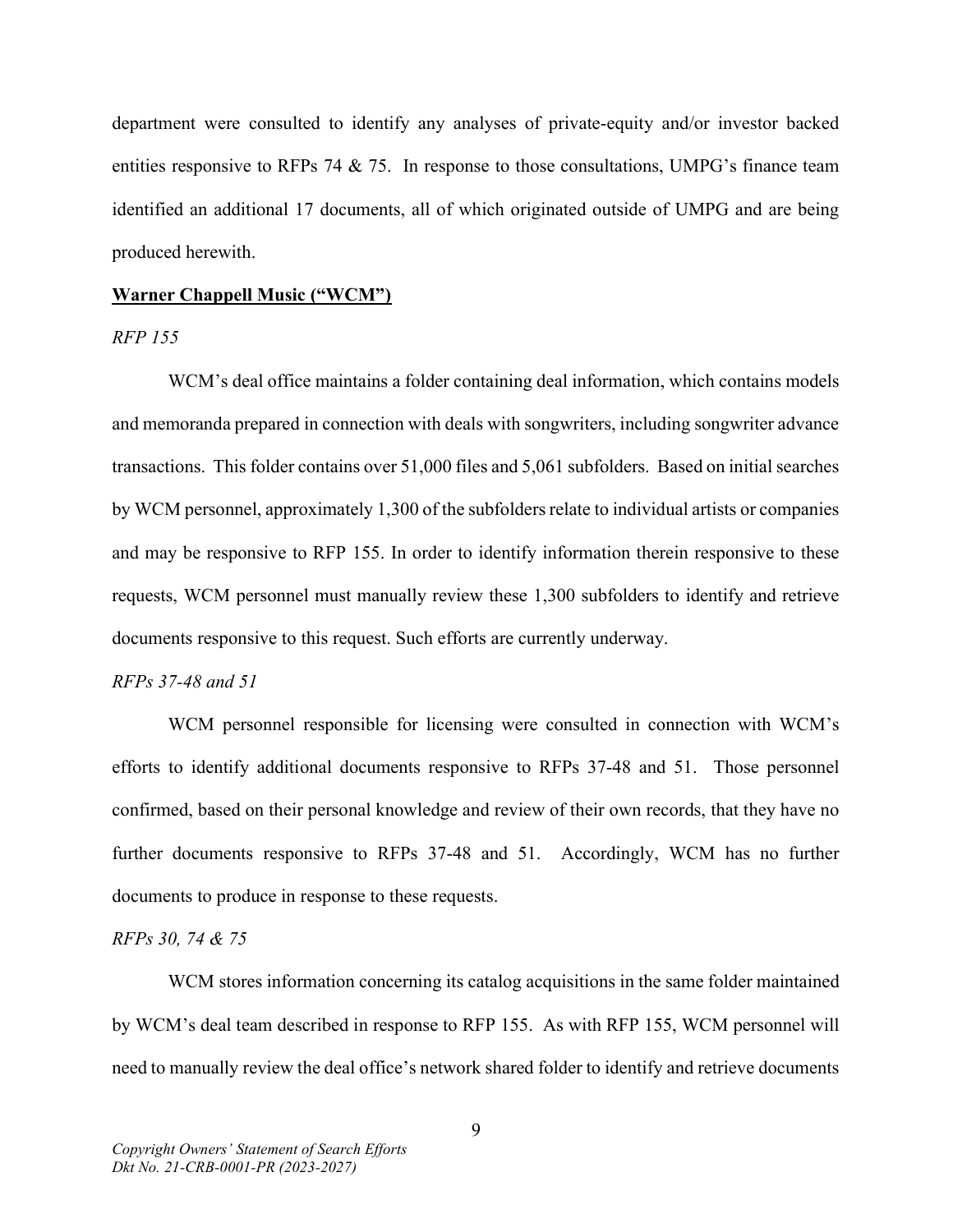responsive to this request, which efforts are underway. Regarding RFPs 74 & 75, WCM has consulted its CFO, Head of Deals Office and Head of Business Development, in addition to its Global Digital team, to identify documents responsive to these requests, if any. No responsive documents have been located by these individuals, though limited, additional searches of their documents continue as of the date of this Statement.

Dated: May 16, 2022 New York, New York

# PRYOR CASHMAN LLP

Parris By:

 Benjamin K. Semel Frank P. Scibilia Donald S. Zakarin Marion R. Harris 7 Times Square New York, New York 10036 (212) 421-4100 bsemel@pryorcashman.com fscibilia@pryorcashman.com dzakarin@pryorcashman.com mharris@pryorcashman.com

Attorneys for Copyright Owners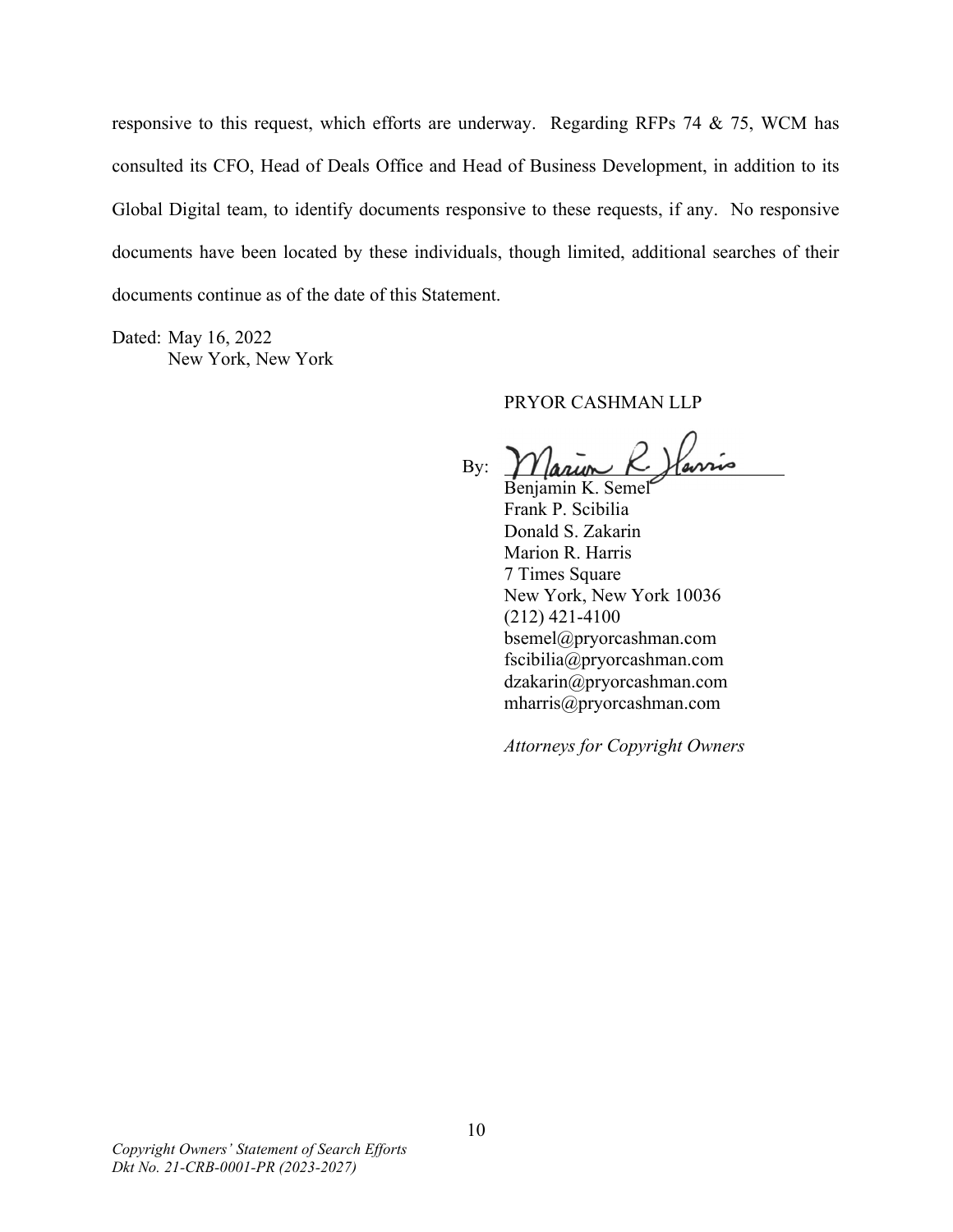# Proof of Delivery

 I hereby certify that on Monday, May 16, 2022, I provided a true and correct copy of the Copyright Owners Statement of Search Efforts to the following:

 Apple Inc., represented by Mary C Mazzello, served via E-Service at mary.mazzello@kirkland.com

 Spotify USA Inc., represented by Joseph Wetzel, served via E-Service at joe.wetzel@lw.com

 Pandora Media, LLC, represented by Benjamin E. Marks, served via E-Service at benjamin.marks@weil.com

 UMG Recordings, Inc., represented by Steven R. Englund, served via E-Service at senglund@jenner.com

 Johnson, George, represented by George D Johnson, served via E-Service at george@georgejohnson.com

 Joint Record Company Participants, represented by Susan Chertkof, served via E-Service at susan.chertkof@riaa.com

 Amazon.com Services LLC, represented by Joshua D Branson, served via E-Service at jbranson@kellogghansen.com

 Sony Music Entertainment, represented by Steven R. Englund, served via E-Service at senglund@jenner.com

 Warner Music Group Corp., represented by Steven R. Englund, served via E-Service at senglund@jenner.com

Zisk, Brian, represented by Brian Zisk, served via E-Service at brianzisk@gmail.com

 Google LLC, represented by Gary R Greenstein, served via E-Service at ggreenstein@wsgr.com

Powell, David, represented by David Powell, served via E-Service at